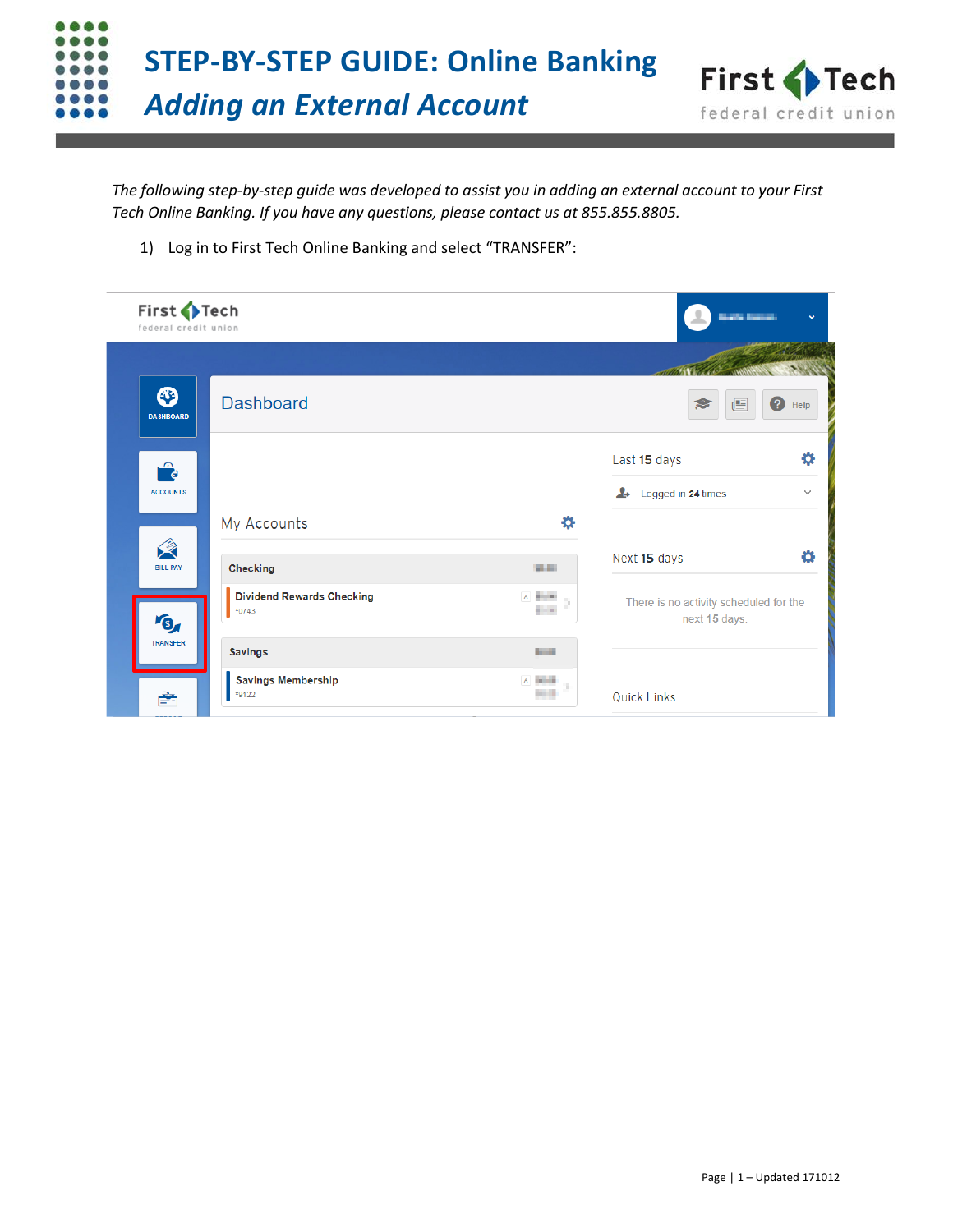



2) Under "Add Account," choose "at another bank" in the dropdown menu:

|                              |                         |                                      |      |                              |                         | 1810            |
|------------------------------|-------------------------|--------------------------------------|------|------------------------------|-------------------------|-----------------|
| $\odot$<br><b>DASHBOARD</b>  | <b>Transfer</b>         |                                      |      |                              | 昌                       | $\bigcirc$ Help |
|                              | Scheduled<br>Classic    | History                              |      |                              |                         |                 |
| <b>Pa</b><br><b>ACCOUNTS</b> | <b>Transfer Details</b> |                                      |      | <b>Transfer Confirmation</b> |                         | $\bullet$       |
|                              | From Account*           | Select Account                       | v.   | From Account                 | None Selected           |                 |
| 父<br><b>BILL PAY</b>         | To Account*             | Select Account                       | Ý.   | <b>To Account</b>            | None Selected           |                 |
|                              |                         | Add Account<br>at First Tech Federal |      | Amount                       | \$0.00                  |                 |
| <b>TRANSFER</b>              | Amount*                 | <b>Credit Union</b>                  | 0.00 | Occurs                       | One Time                |                 |
|                              | Date                    | at another bank Am<br>8/24/2017<br>岬 |      | On                           | 8/24/2017               |                 |
| ₹<br><b>DEPOSIT</b>          | Frequency               | One Time                             | v.   | Reason                       |                         |                 |
|                              | Reason                  |                                      |      |                              | <b>Confirm Transfer</b> |                 |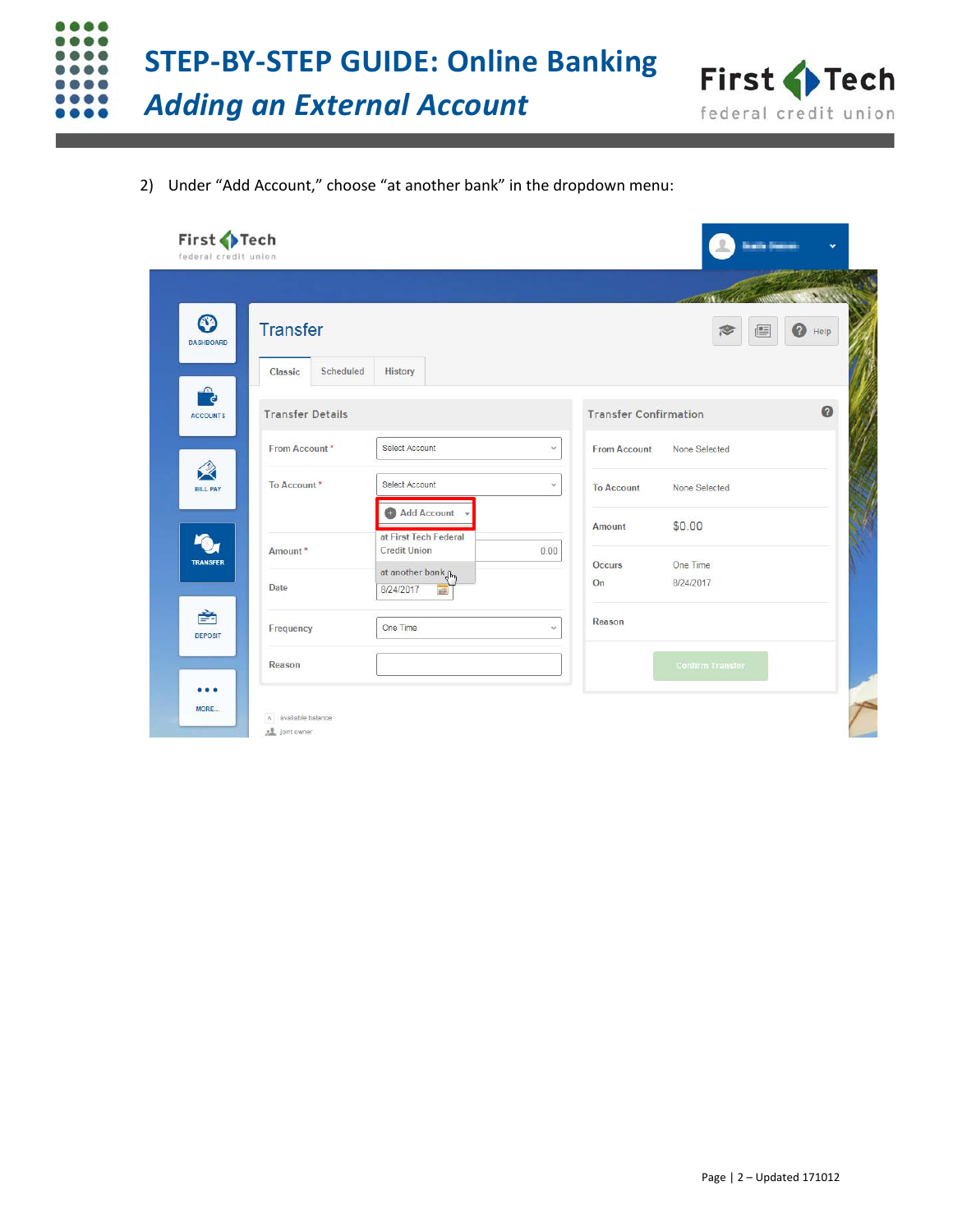



3) Type in your external account information:

| First PTech<br>federal credit union. |                                                                      |                               |                             |          |                                        |           |  |
|--------------------------------------|----------------------------------------------------------------------|-------------------------------|-----------------------------|----------|----------------------------------------|-----------|--|
|                                      |                                                                      |                               | Add Account at another bank | $\times$ |                                        |           |  |
|                                      |                                                                      |                               |                             |          |                                        |           |  |
| $\odot$<br>DA SHEOARD                | Transfer                                                             | <b>Account Type</b>           | Checking                    | $\omega$ | $\approx$ $\blacksquare$ $\Omega$ Help |           |  |
|                                      | Sched<br>Classic                                                     | <b>Routing Number</b>         | 314074269                   |          |                                        |           |  |
| $\rightarrow$<br><b>ACCOUNTS</b>     | <b>Transfer Details</b>                                              |                               | USAA FEDERAL SAVINGS BANK   |          | nc                                     | $\bullet$ |  |
|                                      | From Account*                                                        | <b>Account Number</b>         | $-7.007$                    |          | Selected                               |           |  |
| Â<br><b>BILL PAY</b>                 | To Account                                                           | <b>Confirm Account Number</b> | 1073 April 14               |          | Selected:                              |           |  |
|                                      |                                                                      |                               |                             |          | 0                                      |           |  |
| $\bullet$<br><b>TRANSFER</b>         | Amount. <sup>*</sup>                                                 | Nickname <sup>[2]</sup>       | <b>USAA</b>                 |          |                                        |           |  |
|                                      | Date                                                                 |                               |                             |          | <b>Ime</b><br>1017                     |           |  |
| ė,<br>DEPOSIT                        | Frequency                                                            |                               | Cancel                      | Save     |                                        |           |  |
|                                      | Reason                                                               |                               |                             |          |                                        |           |  |
| 9.9.9.<br><b>MORE</b>                | A millistre balance<br>All som owners<br><b>The actions actively</b> |                               |                             |          |                                        |           |  |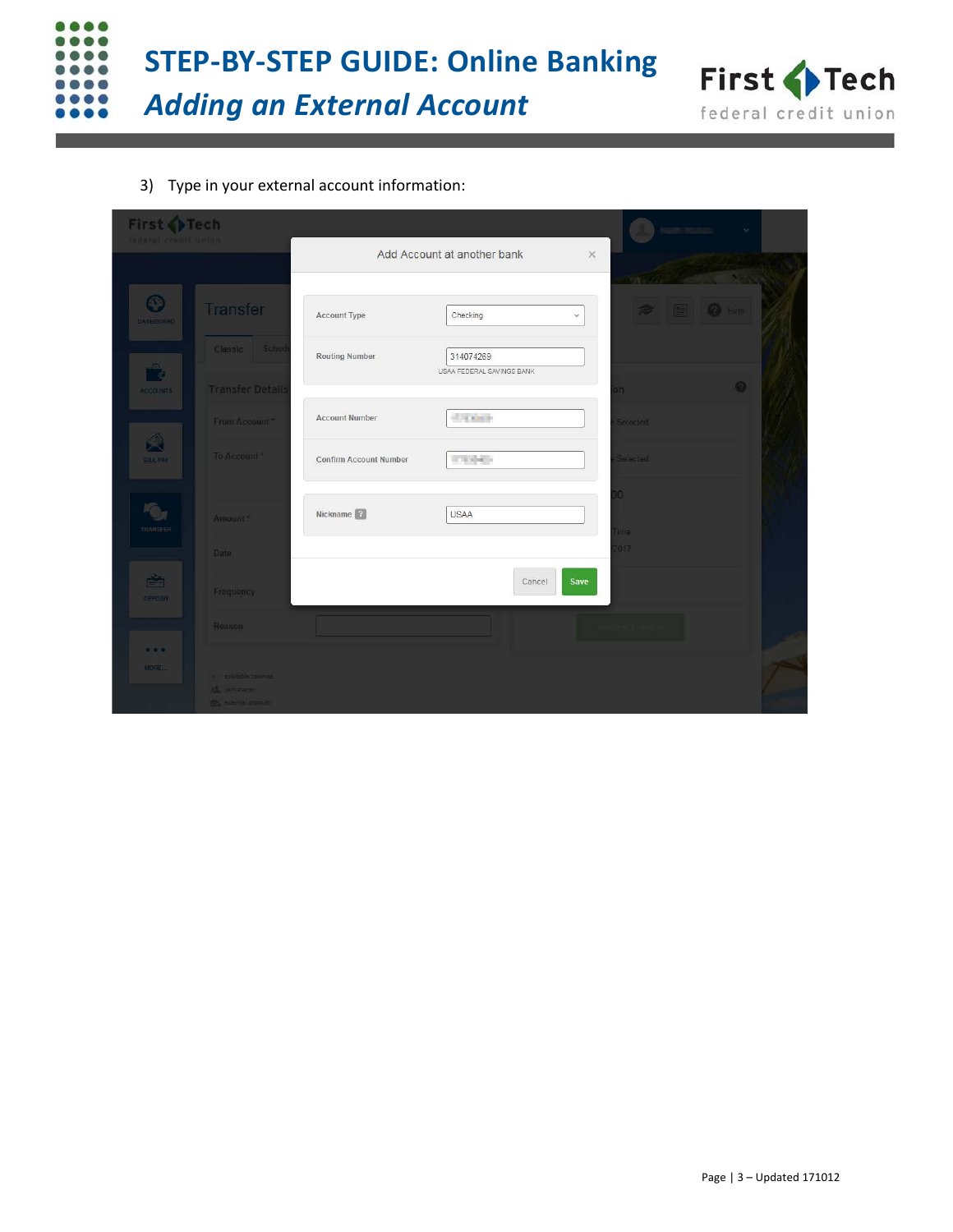



4) After you fill out each field, you will be asked to verify your identity via a text message, an email, a phone call, or a token. Choose a channel, then you'll receive a code:

| First Tech<br>tederal credit union |                                               |                                                                                                                                                                                                                                |                                                            |            |            |                 |                                     |  |
|------------------------------------|-----------------------------------------------|--------------------------------------------------------------------------------------------------------------------------------------------------------------------------------------------------------------------------------|------------------------------------------------------------|------------|------------|-----------------|-------------------------------------|--|
|                                    |                                               |                                                                                                                                                                                                                                | Verification Needed                                        |            |            | $\times$        |                                     |  |
| $\odot$                            |                                               |                                                                                                                                                                                                                                | Please verify your identity before completing this action. |            |            | $-1.5$          |                                     |  |
| <b>DASHBOARD</b>                   | Transfer                                      | □<br>Text                                                                                                                                                                                                                      | $\omega$<br>Email                                          | L.<br>Call | 8<br>Token |                 | $\approx$ $\blacksquare$ 0 $\omega$ |  |
| $\mathbf{r}$                       | Classic Sched                                 | The verification code will be sent to will be a sent to will be a sent to will be a sent to will be a sent to will be a sent to will be a sent to will be a sent to will be a sent to will be a sent of the sent of the sent o |                                                            |            |            |                 |                                     |  |
| ACCOUNTS.                          | <b>Transfer Details</b>                       | Standard messaging rates apply.                                                                                                                                                                                                |                                                            |            |            | no.             | $\Omega$                            |  |
| $\hat{\mathbf{z}}$                 | From Account                                  | <b>Send Code</b>                                                                                                                                                                                                               |                                                            |            |            | Selected        |                                     |  |
| <b>BILL PAY</b>                    | To Account *                                  |                                                                                                                                                                                                                                |                                                            |            |            | Selected        |                                     |  |
|                                    |                                               |                                                                                                                                                                                                                                |                                                            |            |            | Cancel<br>O.    |                                     |  |
| TRANSFER                           | Amount?                                       |                                                                                                                                                                                                                                |                                                            | 0.00       | Occurs     | <b>One Time</b> |                                     |  |
|                                    | Date:                                         | 8/24/2017                                                                                                                                                                                                                      |                                                            |            | On         | 8/24/2017       |                                     |  |
| 會<br>DEPOSIT                       | Frequency                                     | One Time                                                                                                                                                                                                                       |                                                            |            | Reason     |                 |                                     |  |
|                                    | Reason                                        |                                                                                                                                                                                                                                |                                                            |            |            |                 |                                     |  |
| 0.0.01<br>MORE                     | <b>A unifords belance</b>                     |                                                                                                                                                                                                                                |                                                            |            |            |                 |                                     |  |
|                                    | All container<br><b>The American Accounts</b> |                                                                                                                                                                                                                                |                                                            |            |            |                 |                                     |  |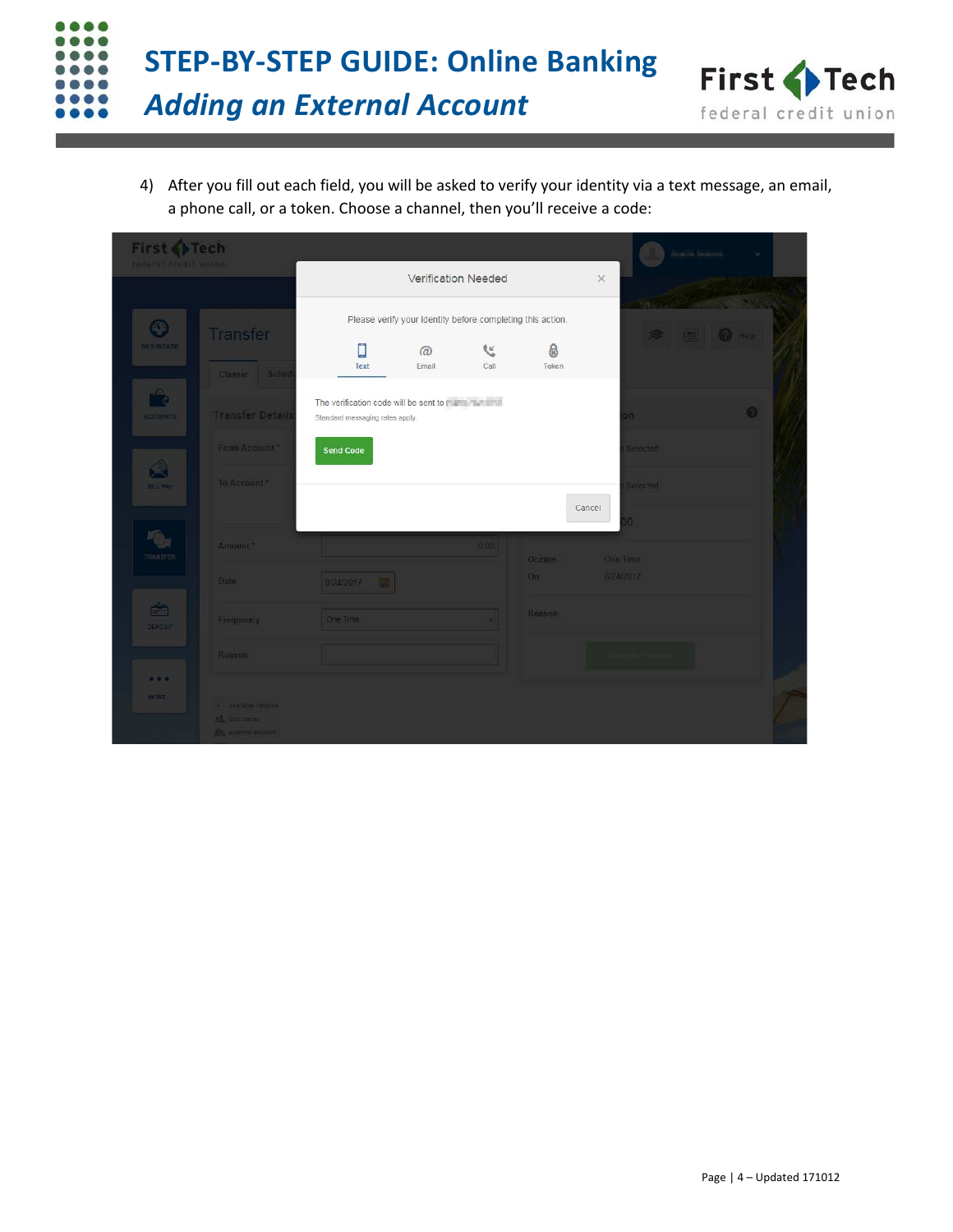

5) In the example below, the user has selected "Token" to receive an identity verification code:

| First PTech<br>Indetal credit union   |                                                                       |                                         |                                                            |                  |            | <b>CARD COMPANY</b> |                       |  |
|---------------------------------------|-----------------------------------------------------------------------|-----------------------------------------|------------------------------------------------------------|------------------|------------|---------------------|-----------------------|--|
|                                       |                                                                       |                                         | Verification Needed                                        |                  |            | $\times$            |                       |  |
| $\odot$                               | Transfer                                                              |                                         | Please verify your identity before completing this action. |                  |            |                     | <b>&gt; E 0 mm</b>    |  |
| <b>DASHBOARD</b>                      | Classic Sched                                                         | C<br>Text                               | $\omega$<br>Email                                          | <b>C</b><br>Call | 8<br>Token |                     |                       |  |
| r <sub>e</sub><br><b>ACCOUNTS</b>     | <b>Transfer Detail</b>                                                | Enter the code generated by your token. |                                                            |                  |            | n.                  | $\boldsymbol{\omega}$ |  |
|                                       | From Account                                                          | 61512857                                |                                                            |                  |            | Selected:           |                       |  |
| $\hat{\mathbf{z}}$<br><b>SILL PAY</b> | To Account?                                                           | Verify                                  |                                                            |                  |            | Selected            |                       |  |
| TRANSFER                              | Amount <sup>*</sup>                                                   |                                         |                                                            |                  | Cancel     | O.<br>lime          |                       |  |
|                                       | Date                                                                  | 8/24/2017                               |                                                            |                  | On         | 8/24/2017           |                       |  |
| è<br>DEPOSIT                          | Frequency                                                             | One Time                                |                                                            |                  | Reason     |                     |                       |  |
|                                       | Reason                                                                |                                         |                                                            |                  |            |                     |                       |  |
| 0.0.0.1<br>MORE                       | W. Swellable Salarice<br>32 gent owner:<br><b>D's with the amount</b> |                                         |                                                            |                  |            |                     |                       |  |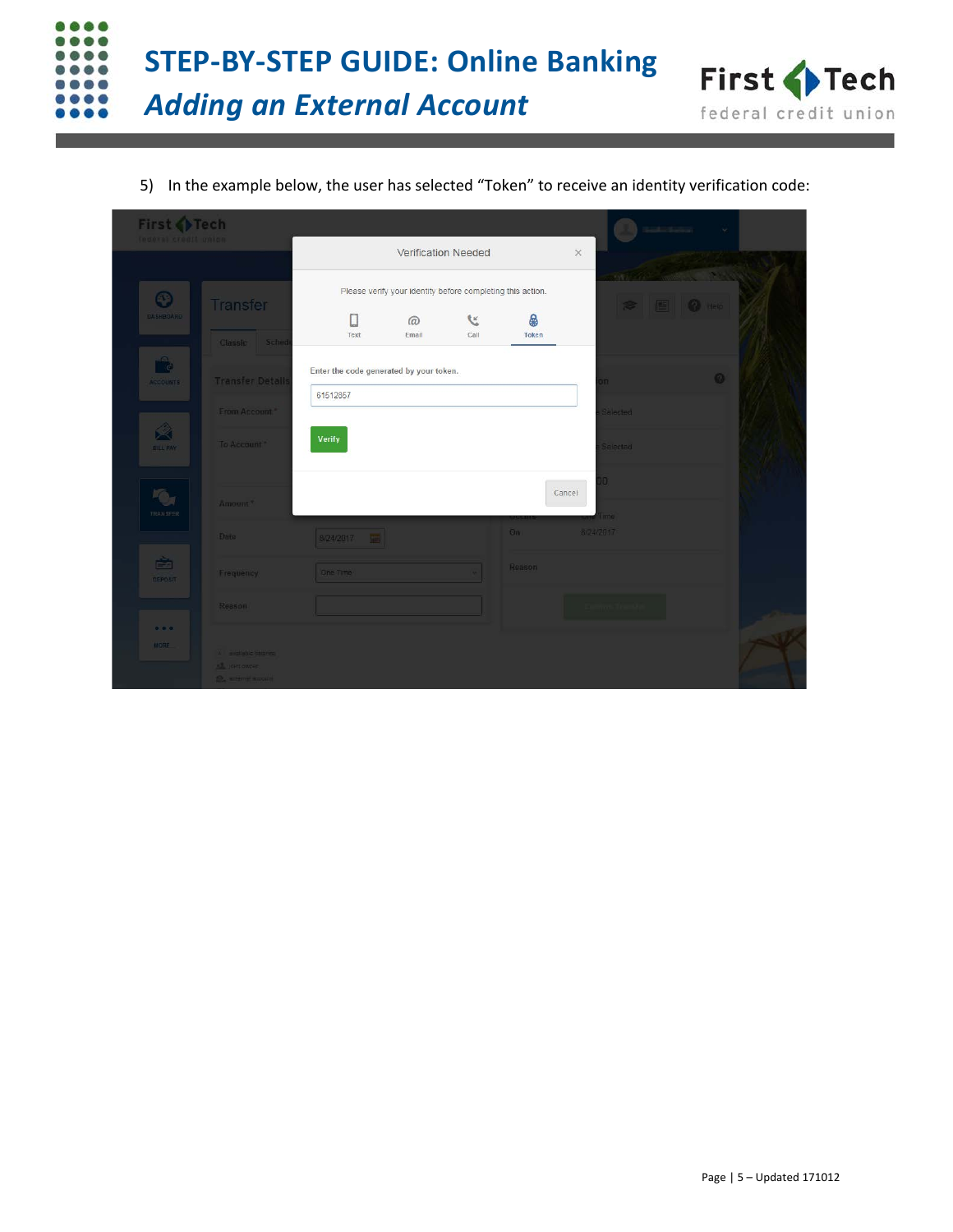



6) Confirm that your external account belongs to you by entering the two deposit transactions First Tech sends to your external account (Note: This process may take up to three business days):

| First Co Tech<br>federal credit union |                                     |                                                                                                                                                                                                                                                                                                                                        |      |                     |                 |                       |  |
|---------------------------------------|-------------------------------------|----------------------------------------------------------------------------------------------------------------------------------------------------------------------------------------------------------------------------------------------------------------------------------------------------------------------------------------|------|---------------------|-----------------|-----------------------|--|
|                                       |                                     |                                                                                                                                                                                                                                                                                                                                        |      |                     |                 |                       |  |
|                                       |                                     | <b>Confirm Your External Account</b>                                                                                                                                                                                                                                                                                                   |      |                     |                 |                       |  |
| $\odot$<br>DASHBOARD                  | Transfer                            | As a security measure, you cannot transfer funds to or from this account until<br>it has been confirmed. We will send two (2) deposit transactions to this<br>account. It may take up to three business days to appear in the transaction<br>history. Go to Settings and click on the Accounts tab to confirm the external<br>account. |      |                     | $\sum$          | <b>IS OF Heip</b>     |  |
|                                       | Classic Schedu                      |                                                                                                                                                                                                                                                                                                                                        |      | OK                  |                 |                       |  |
| ೂ<br><b>ACCOUNTS</b>                  | <b>Transfer Details</b>             |                                                                                                                                                                                                                                                                                                                                        |      |                     | stion           | $\boldsymbol{\omega}$ |  |
|                                       | From Account                        | Select Account                                                                                                                                                                                                                                                                                                                         |      | From Account        | None Selected   |                       |  |
| A<br><b>BILL PAY</b>                  | Te Account *                        | Select Account                                                                                                                                                                                                                                                                                                                         |      | <b>To Account</b>   | None Selected   |                       |  |
|                                       |                                     | Add Account                                                                                                                                                                                                                                                                                                                            |      | Amount              | \$0.00          |                       |  |
| TRANSFER                              | Amount "                            |                                                                                                                                                                                                                                                                                                                                        | 0.00 | Occurs <sup>-</sup> | <b>Gne Time</b> |                       |  |
|                                       | <b>Date:</b>                        | 8/24/2017                                                                                                                                                                                                                                                                                                                              |      | On                  | B/24/2017       |                       |  |
| 高<br><b>DEPOSIT</b>                   | Frequency                           | One Time                                                                                                                                                                                                                                                                                                                               |      | Reason              |                 |                       |  |
|                                       | Reason                              |                                                                                                                                                                                                                                                                                                                                        |      |                     |                 |                       |  |
| $-0.0$<br><b>MOHE</b>                 | A Analistic bulance<br>AL performer |                                                                                                                                                                                                                                                                                                                                        |      |                     |                 |                       |  |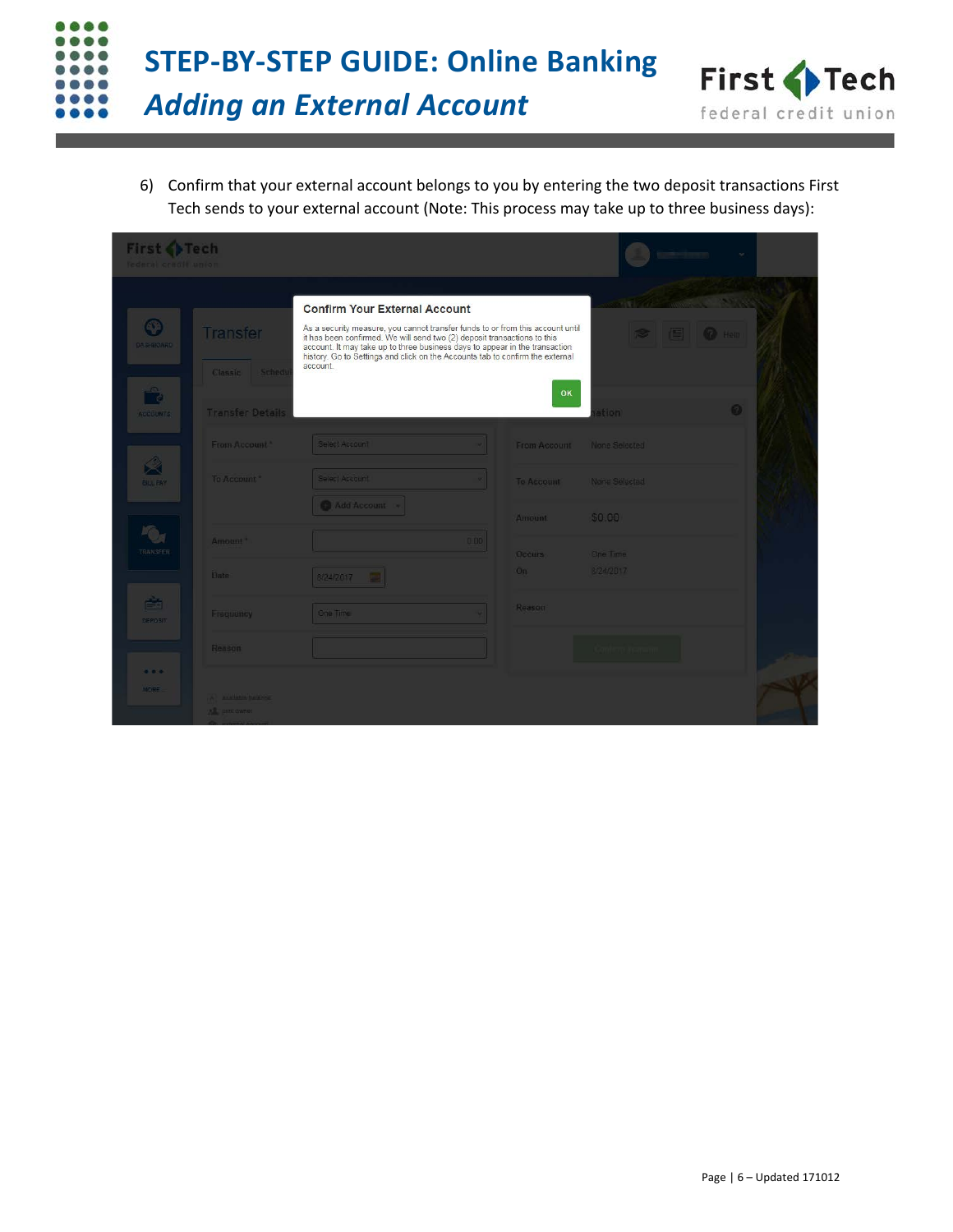



7) Once the deposit transactions are posted to your external account, go to "Settings" in your First Tech Online Banking again:

| First Tech<br>federal credit union |                                                        |                                                                            |                                          | <b>Bandario Barro</b>             | v         |
|------------------------------------|--------------------------------------------------------|----------------------------------------------------------------------------|------------------------------------------|-----------------------------------|-----------|
|                                    |                                                        |                                                                            |                                          | <b>Messages</b><br>$\bowtie$      | $\bullet$ |
| C <sup>T</sup><br><b>DASHBOARD</b> | <b>Transfer</b>                                        |                                                                            |                                          | 舂<br>Settings<br><b>む</b> Log Out |           |
| $\bullet$<br><b>ACCOUNTS</b>       | <b>Scheduled</b><br>Classic<br><b>Transfer Details</b> | History                                                                    | <b>Transfer Confirmation</b>             |                                   | $\bullet$ |
| 父<br><b>BILL PAY</b>               | From Account*<br>To Account*                           | Select Account<br>$\checkmark$<br>Select Account<br>$\mathrel{\mathsf{v}}$ | <b>From Account</b><br><b>To Account</b> | None Selected<br>None Selected    |           |
| <b>TRANSFER</b>                    | Amount*                                                | Add Account v<br>0.00                                                      | <b>Amount</b><br><b>Occurs</b>           | \$0.00<br>One Time                |           |
| 夁<br><b>DEPOSIT</b>                | <b>Date</b><br>Frequency                               | 8/24/2017<br>齳<br>One Time<br>$\checkmark$                                 | On<br>Reason                             | 8/24/2017                         |           |
| .<br>MORE                          | Reason                                                 |                                                                            |                                          | <b>Confirm Transfer</b>           |           |
|                                    | A available balance<br>joint owner                     |                                                                            |                                          |                                   |           |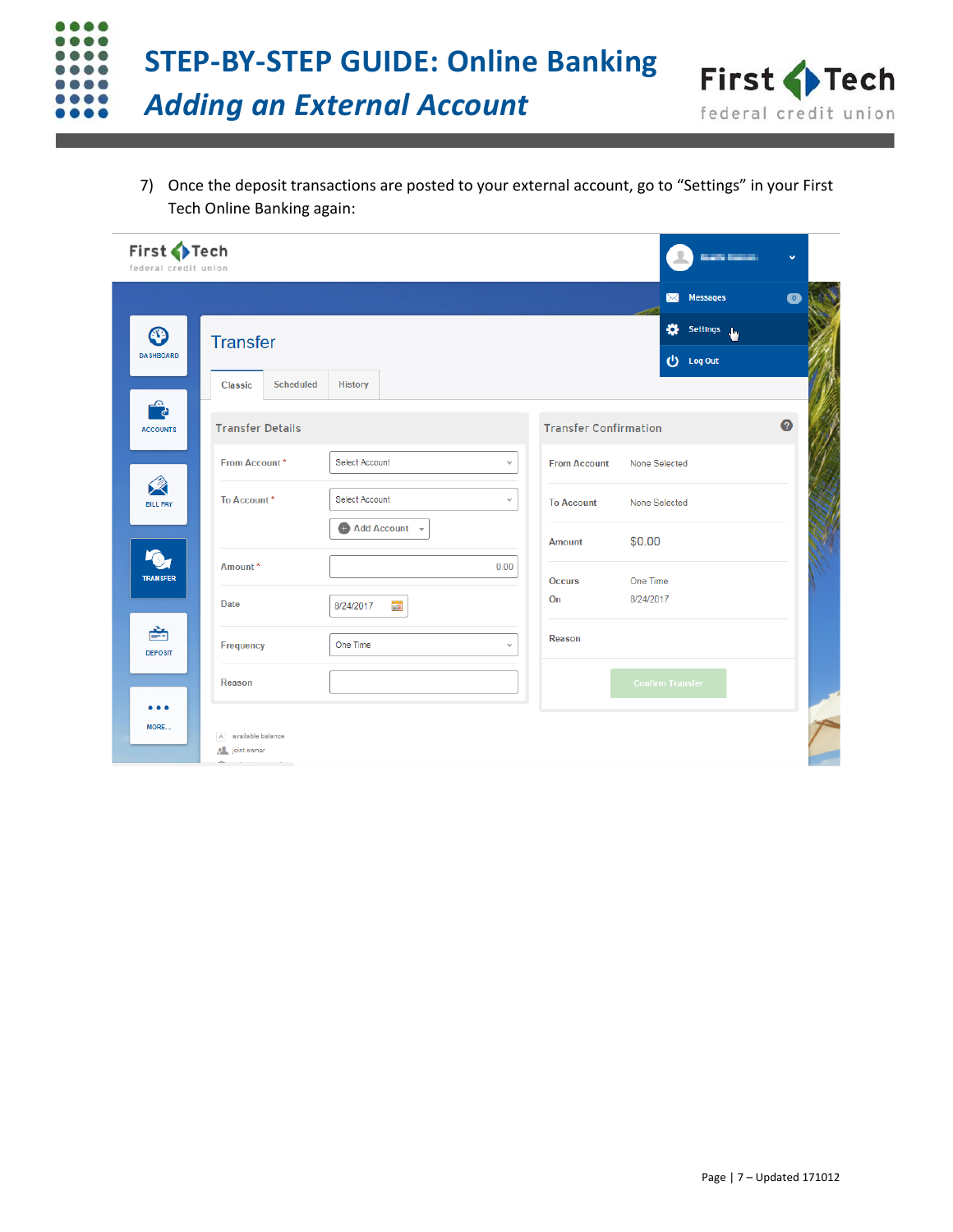



8) Under the "Accounts" tab, scroll to the bottom of the page to find the "pending" external account(s) you have recently added but still need(s) to be confirmed:

| $\mathbf{\Omega}$            | <b>Settings</b>                                          |                        |                                              |                 | Ø<br>門<br>Help          |
|------------------------------|----------------------------------------------------------|------------------------|----------------------------------------------|-----------------|-------------------------|
| <b>DASHBOARD</b><br>$\Omega$ | Profile<br>Security<br><b>Themes</b>                     | Widgets<br>Contact     | <b>Notifications</b><br><b>Accounts</b><br>₾ |                 |                         |
|                              | Savings Membership<br>Savings - *9122                    | <b>1</b> Primary Owner |                                              |                 | Edit                    |
|                              | <b>BEATER</b><br>Savings $-$ *6586                       | CO Cross Account       |                                              |                 | Edit                    |
|                              | <b>Girlsbox</b> Emerger<br>Savings - * 2262              | CO Cross Account       |                                              |                 | Edit                    |
|                              | <b>Credit Card</b>                                       |                        |                                              |                 |                         |
|                              | Constitute Street and Marine Land<br>Credit Card -* 6391 | <b>AL</b> Joint Owner  |                                              |                 | Edit                    |
|                              | <b>ACH Accounts</b>                                      |                        |                                              |                 | <b>Reorder Accounts</b> |
|                              | ACH Checkings - * 0957                                   | file External          | <b>OPEN</b>                                  | Edit            | Delete                  |
|                              | <b>BIS END OF BUILDING</b><br>ACH Checkings - * 0417     | ft, External           | PENDING                                      | Confirm<br>Edit | Delete                  |
|                              | <b>USAA</b><br>ACH Savings - * 0409                      | <b>ff</b> External     | PENDING                                      | Edit<br>Canfirm | Delete                  |
|                              |                                                          |                        |                                              |                 |                         |